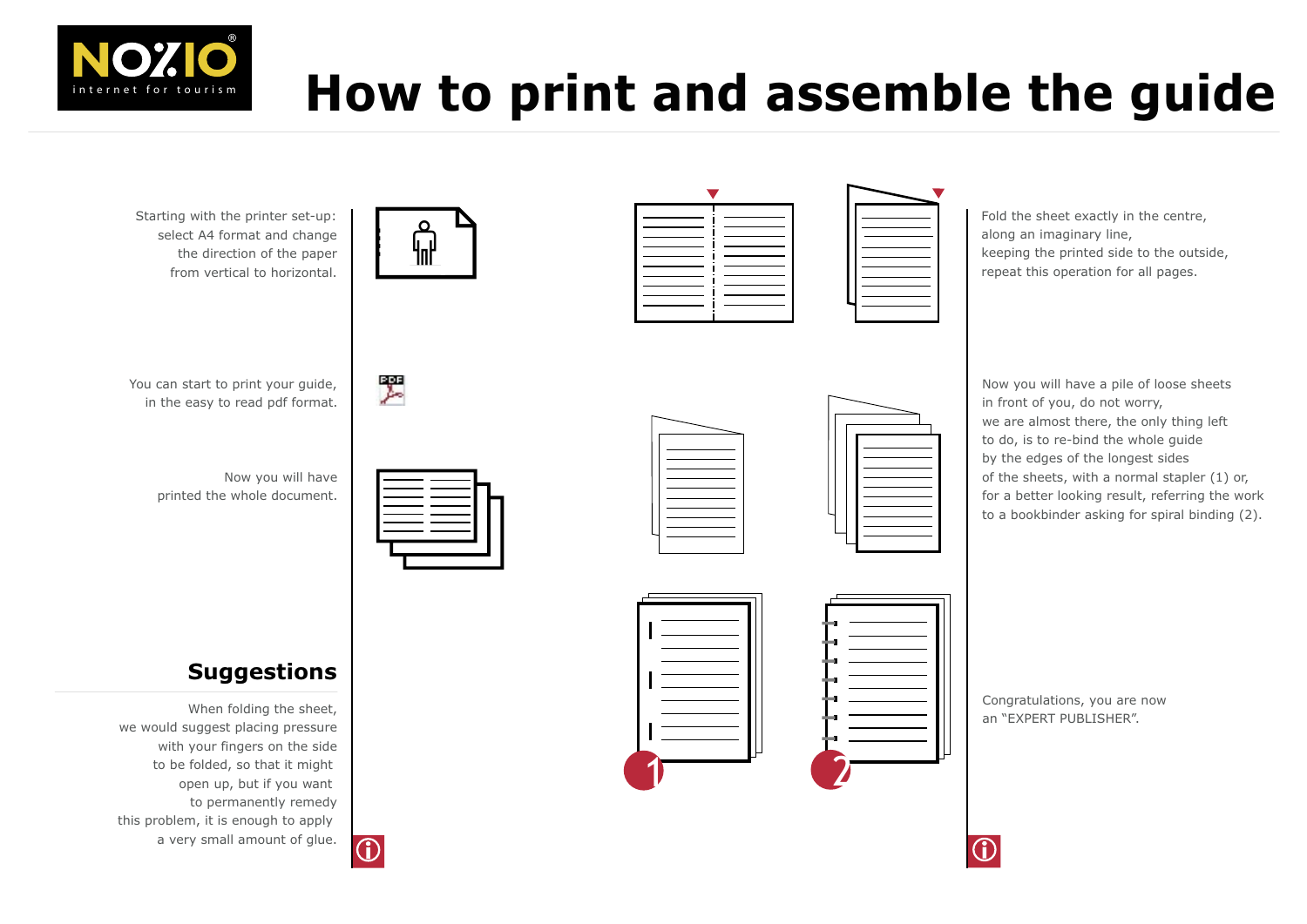# **AGRIGENTO CITY**  THE GUIDE



© Nozio | Netplan srl - Internet solutions for tourism www.nozio.com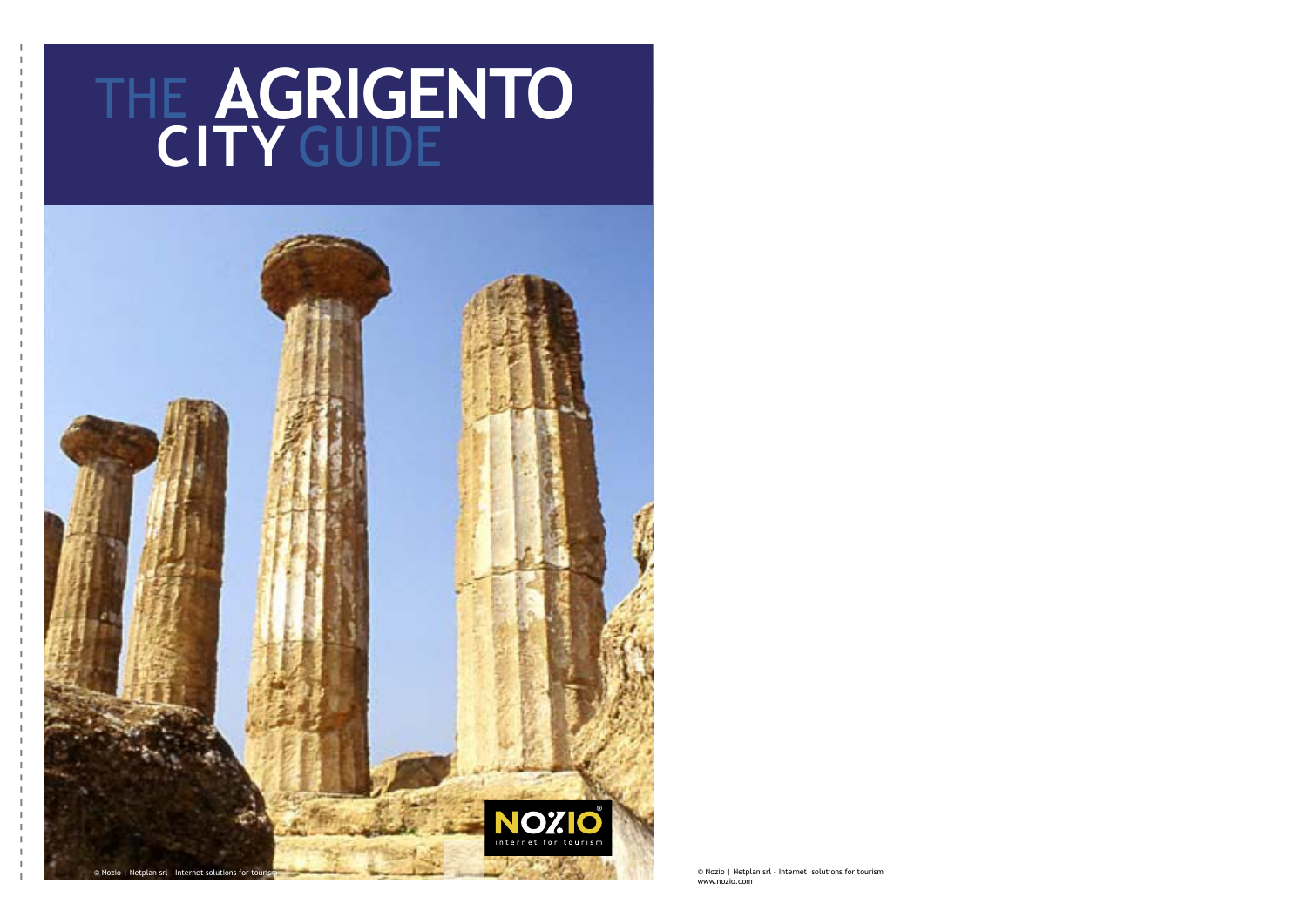

© Nozio | Netplan srl - Internet solutions for tourism Photos are courtesy of: AAPIT Agrigento and APT Trapani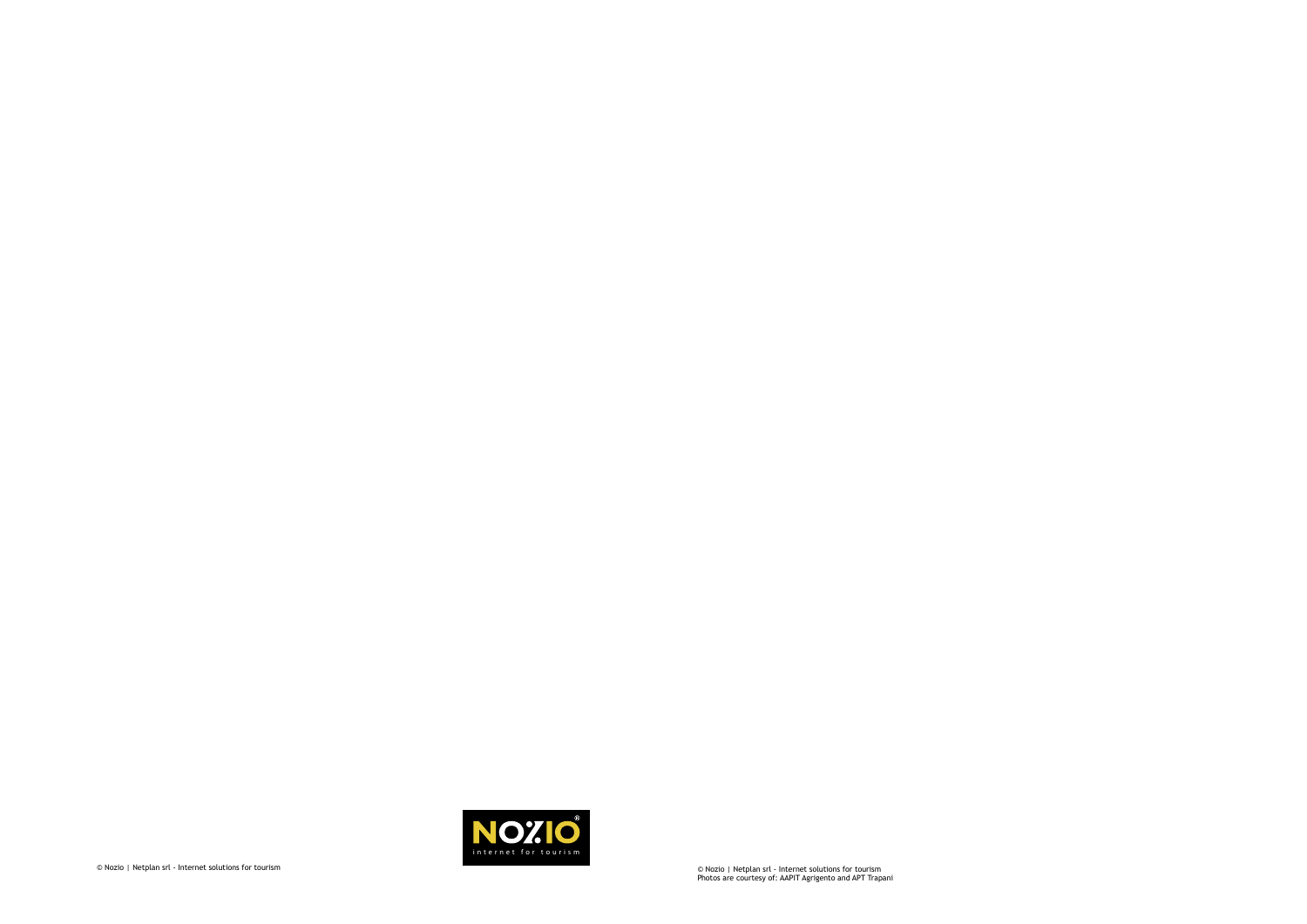# **Summary**



# TO KNOW

- 3 Getting there
- 4 History and culture



# TO SEE

5 Churches and Museums

7 Valley of the Temples



# TO TRY

9 Eating and Drinking 10 Shopping 11 Hotels and lodgings



# TO EXPERIENCE

12 Events



# **ROUTES**

14 Sciacca and Selinunte

- 16 Trapani, Erice and Marsala
- 19 The Egadi Islands

**Published by Nozio - Netplan srl** via Torino 151/b 30172 Venezia (VE) Italy

© Photographs: courtesy of AAPIT Agrigento and APT Trapani

All rights reserved. No part of this guide may be reproduced without the prior written permission of the copyright owner Nozio - Netplan srl.

Nozio and its authors do their best to ensure that this guide is as accurate and up-to-date as possible. Some details, however, such as opening hours, telephone numbers or event dates are liable to change. Nozio declines any responsibility for any consequences arising from the use of this guide.

At Nozio we value any notice and suggestions of our users very highly. Please write to: editor@nozio.com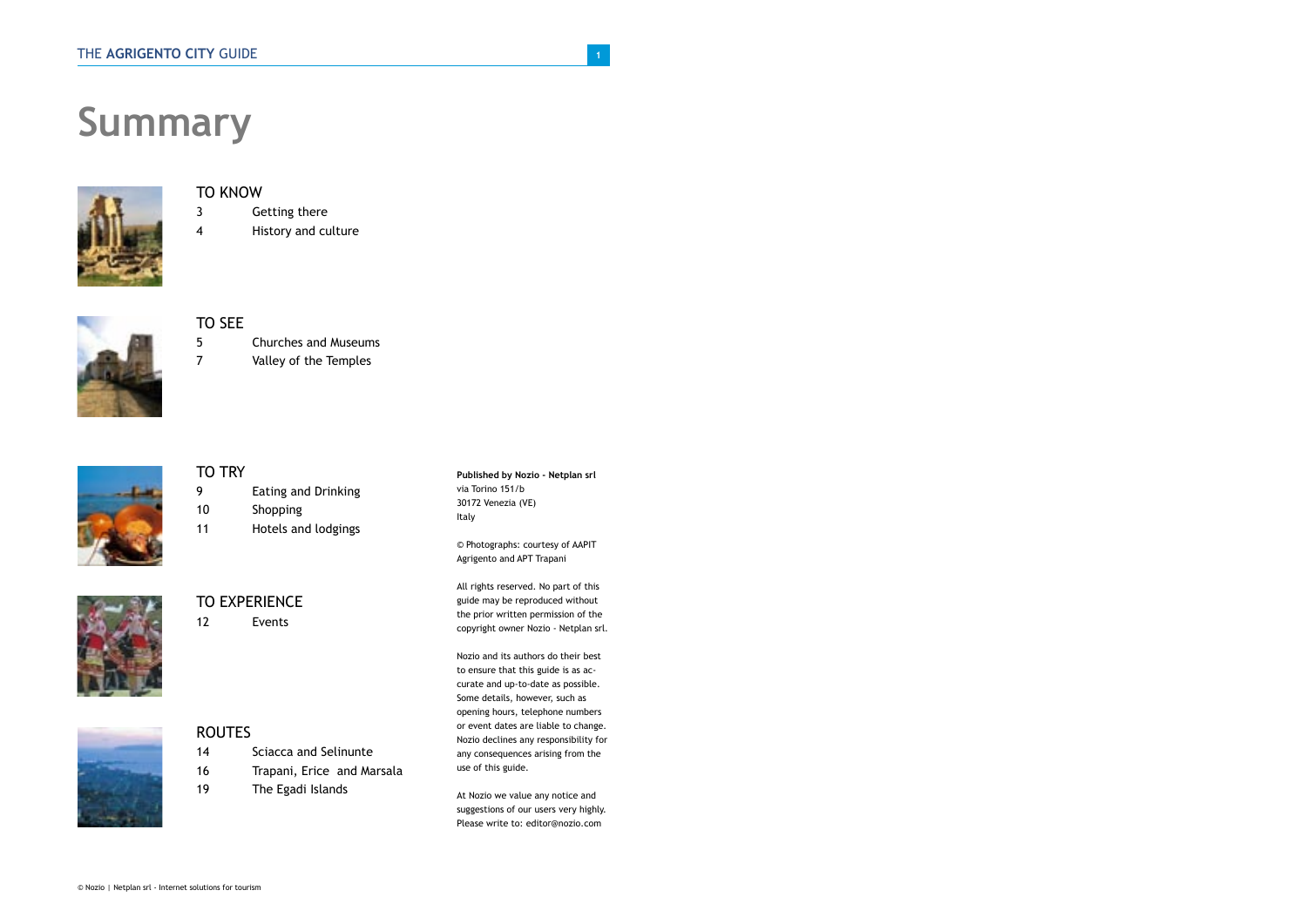# **Getting there**



**Agrigento**: the Temple of the Dioscuri

Agrigento lies along the south coast of Sicily, connected to the rest of the island by an extensive network of streets and by rail.

**By car**: from Taormina, take the Autostrada A18 for Catania. Continue on the A19 toward Palermo and take the Caltanissetta exit. Continue on Statale 640 until you reach Agrigento. From Palermo, take Autostrada A19 toward Catania, and exit at Villabate. Follow Statale 121 and continue for 118 km until you reach Agrigento. From Siracusa, follow the coastal route on Statale 115 via Noto, Ragusa and Gela until you reach Agrigento. If you are coming from continental Italy, take Autostrada A3 Salerno-Reggio Calabria, and exit at Villa San Giovanni, then take the ferryboat for Messina. From Messina, take the Autostrada A18 for Catania. Continue on the A19 toward Catania-Palermo and take the Caltanissetta exit. Continue on Statale 640 until you reach Agrigento.

**By train**: Agrigento has a train station, but except for Palermo (about 2 hours away),

connections to other destinations in Sicily are scarce. If you are arriving from Taormina or Catania, you will have to change trains once or twice. For train schedules, consult Trenitalia's website, or call their toll-free number: 89 20 21. The best way to arrive and depart to and from Agrigento is by bus, which leaves from the Piazza Rosselli station (Tourist Information +39.0922.20391).

**By plane: Palermo Airport (PMO)** offers direct flights from all major Italian airports, and low-cost connections with European cities such as Amsterdam, Barcelona, Köln, London, and others. From the airport, the shuttle train "Trinacria Express" leaves about every half hour from Palermo Central Station, with many trains going to Agrigento (about a 2 hour trip). There is also a bus service which runs from the airport directly to Agrigento, operated by SAL (Phone: +39.0922.401360). An alternative is the **International Airport of Catania (CTA)** which offers connections with all the major Italian and European airports, including all the capital cities. SAIS Trasporti operates a bus service running directly from the airport to Agrigento (about a 2.5 hour trip).

# **History and culture**



**Mazzara del Vallo**: Regional Archeological Museum

**The history of Agrigento begins in 581 b.C.**, when it was founded under the name of Akragas by a group of Greek colonists. The city reached the height of its splendor in the 5th century B.C. under the tyrant Tenore, who extended his dominion out to the northern coasts of Sicily. During this period, art and culture were intensely pursued in the city. It was in this period that the temple of Olympian Zeus was constructed, as well most of the other temples, rendering Agrigento, according to the Greek poet Pindaro, "The most beautiful among the dwellings of mortals." The year 406 was a tragic one in the history of Agrigento: the city was defeated by Hannibal and the Carthaginians, who completed destroyed the city. Agrigento was refounded in the 4th century by the statesman and general Timoleon. During this period, the new Hellenic quarter was constructed, signaling the grand rebirth of Hellenistic art and culture in Agrigento, until 210 B.C., when the city came under Roman rule.

**After the fall of Imperial Rome**, the city did not return to its former splendor until after

the Arab and Norman occupations. In the 9th century, the Arabs built a new city, which still stands today as both medieval and modern Agrigento. In 1087, they were succeeded by the Norman occupation. With the construction of numerous churches, the Normans gave new life to the Christian arts and culture. The fortifications they built defended Agrigento from the incursions of Saracen pirates. **The 18th century** marked another cardinal moment for the history of the city: the flowering of the baroque period in Agrigento, evident today in nearly all the churches in the city. In the following years, the city suffered under the ill-governing of the Bourbons, as did

all of Sicily, until 1860, when Sicily officially linked itself with the Kingdom of Italy. The 20th century marked the advent of chaotic construction development in the city, which has threatened the very integrity of the archeological zone.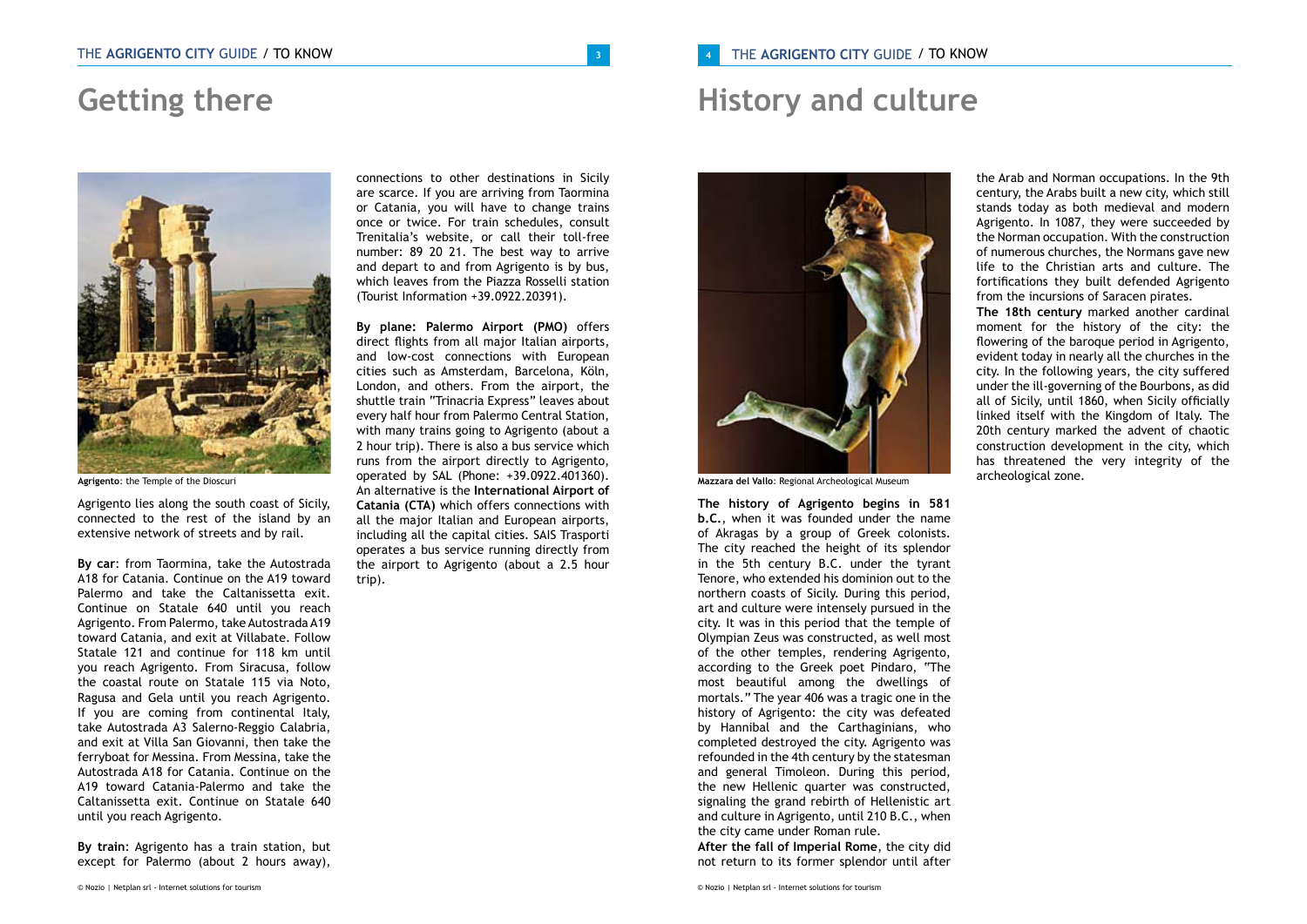# **Churches and Museums**



**Agrigento:** the Cathedral

Agrigento, medieval and modern, rises from the tops of the hills that dominate the Valley of the Temples. The nucleus of the city is a labyrinth of alleyways and courtyards with a classically Arab flavor. Entering this labyrinth, one discovers a treasure trove of churches and buildings.

The entry into the medieval city is Aldo Moro square. From here begins the 18th century Via Atenea, flanked by old buildings, shops and pleasant cafés. Along Via Atenea lies the baroque **church of San Lorenzo**; to the left of the church is the open entrance to the ancient hypogeum, a web of subterranean aqueducts built in the 5th century B.C.

### **The Cathedral**

can be reached by going up the alleys from Piazza Pirandello. The building is preceded by a spectacular grand staircase. Its construction dates from the 11th century, but it has undergone many alterations through the centuries, giving it a completely unique appearance. The façade is flanked by an

unfinished bell tower, which is embellished by a richly decorated balcony. The inside, divided in three naves, is a triumph of baroque decoration. But perhaps most impressive is the wood ceiling, richly adorned so that it appears to be a hanging garden. Make sure to visit the chapel of San Gerlando, in the right transept.

# **The Church of Santo Spirito**

is a Cistercian convent, constructed in 1260, its beautiful gothic portal surmounted by a rose window. The inside is a single nave with enclosed sculptures in stucco. Make sure to visit the adjoining convent, with its beautiful cloister, where you can purchase local sweets of almonds and pistachios, made by the nuns who live here.

### **Regional Archaeological Museum**

Hours: Open every day from 9:00 a.m. to 12:30 p.m.

Located between the modern city and the Valley of the Temples, in the center of the Hellenistic-Roman quarter. The 18 room museum holds numerous interesting findings from Agrigento and the surrounding region, arranged by expository theme. The museum contains an outstanding collection of Attic vases, including the famous Crater of Dionysus, as well as the marble statue of Ephebus of Agrigento, a young athlete who lived in the 5th century B.C.

# **Church of San Nicola**

Next to the Archeological Museum stands the Church of San Nicola.

This church, constructed in the 13th century, is made of volcanic rock taken from ruins of the Temple of Zeus.

Entering through the beautiful Romanesque portal, you will come upon the unique nave. The second chapel to the left contains the Roman sarcophagus of Hippolitus and Phaedra, much loved by Goethe during his stay in Agrigento. The sarcophagus is decorated with bas-reliefs telling the tragic story of Phaedra and her stepson Hippolitus, who was exiled or killed by order of Phaedra because he did not return her love.

# **Pirandello's House**

South of Agrigento and the Valley of the Temples, lies the birthplace of the playwright Pirandello. The house has been converted into a museum, preserving both written and graphic materials: family photos, portraits of the writer, theatrical images, manuscripts, and editions of theatrical works and novels. Make sure to follow the short path through the pines, where Pirandello loved to sit and contemplate. This is where the author wanted to be buried. A simple stone marker, retouched by the sculptor Mazzacurati, guards the urn containing the ashes of the Master.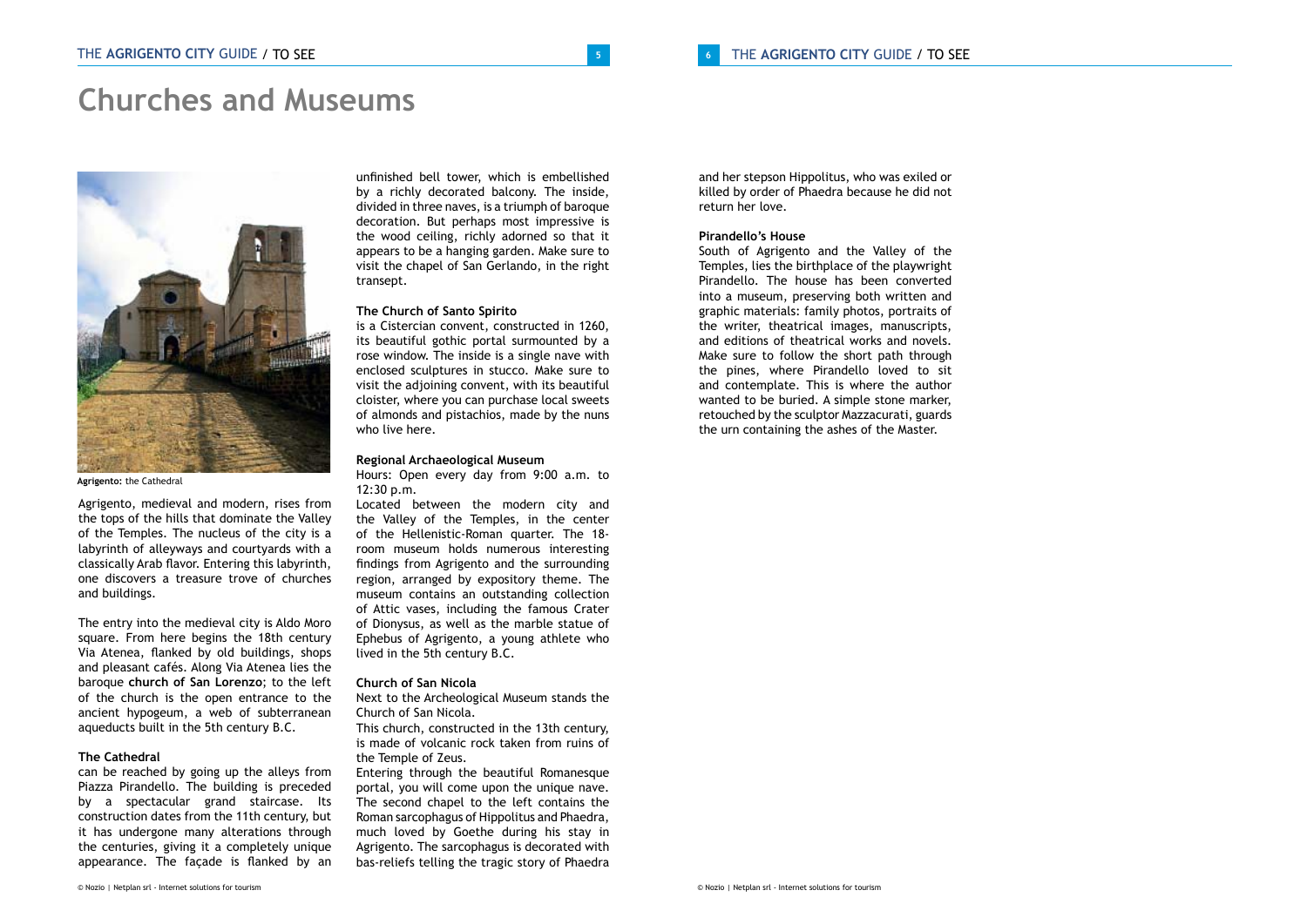# **Valley of the Temples**



**Agrigento:** the Temple of Concordia

Valley of the Temples is the most renowned attraction in Agrigento, a large archeological site containing the remains of various Doric temples dating from the 5th century B.C. Hours are from 9:00 a.m. to sunset. A fee is required to enter.

### **The Temple of Concordia**

erected around 430 B.C., is the bestpreserved among the Doric temples of the Greek world, and one of the most beautiful in proportion and harmony of form. It is a foursided structure measuring 20 by 42 meters. The elegant and airy colonnade, following the classic model, has 6 by 13 columns, each of a height of 6.75 meters. The temple underwent major transformation and adaptations after the 6th century A.D., when Bishop Gregory transferred the seat of the cathedral to Agrigento. Because of this, the temple was saved from the destruction wrought upon the other temples at the hands of Christian fanaticism. North of the temple extends the Paleochristian Byzantine Necropolis, a vast complex of open-air tombs.

### **The Temple of Giunone**

at the far end of the hill of temples, is identical in dimension to the Temple of Concordia. The view from the Valley of the Temples is simply striking. The edifice holds 40 columns, 16 with capitals. To the east lie the sacrificial altars, which according to Greek religious practices were located outside of the temple.

### **The temple of Hercules**

is the most ancient of the Agrigento's temples. It was built in peripteral hexastyle (an architectural style using a single row of columns on all sides, and 6 frontal columns in the portico) but on the long sides it had 15 columns instead of the usual 14. There are 8 of this type of temple standing on the south side. The ruins clearly show that the temple was destroyed by an earthquake. To the south of the Temple of Hercules stands the Temple of Terone, a truly imposing sepulchral monument, made up of two superimposed sections: a nearly cubical podium and a kind of small Doric temple with false doors and angular Ionic columns.

### **The Temple of Olympian Zeus**

of which remains only massive ruins, was one of the largest buildings of Greek architecture, measuring 112.60 by 56.30 meters. It was built in 480 b.C. in honor of Zeus, after the great victory brought against the Carthaginians. The shape of this temple was absolutely unique due to its feature of having a wall surrounding the temple with half-columns emerging up from it. Between them stood impressive statues of giants, the telamones, which functioned as load-bearing supports for the structure. A copy of one of these giants remains among the ruins, while the originals are on display at the Archeological Museum.

In the area of the Valley of the Temples also lie the less preserved of the other sacred buildings, like the Temple of Asclepion, the Temple of Castor and Pollux and the Temple of Ephestus.

# **Hellenistic-Roman Quarter**

Leaving the Hill of Temples and coming toward the city, we come upon the excavations of the Hellenistic-Roman quarter, a zone comprised of 4 parallel centers, from which emerged dwellings and shops dating from between the 3rd century B.C. and 4th century A.D. Many dwellings are decorated with mosaics of various kinds and constructions. Note also the presence of wells, cisterns and sewer systems with which the city was equipped.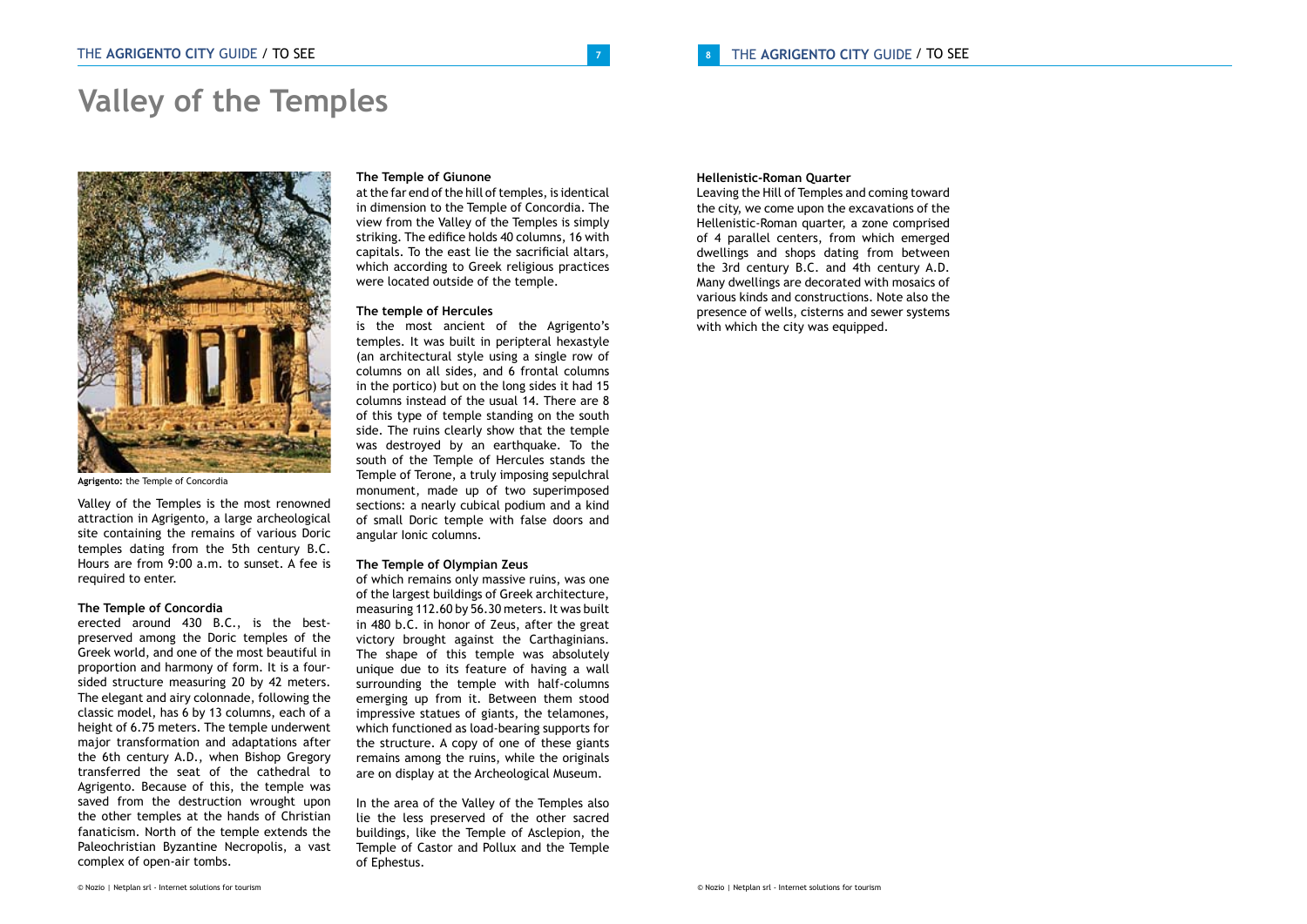# **Eating and Drinking**



**Agrigento**: cous-cous and fish

By virtue of its location on a hillside, yet only 4 kilometers from the sea, the cuisine of Agrigento encompasses both the traditions of the sea and those purely from the countryside, and as in the rest of Sicily, it is rich in the influences of other cultures, especially Arab.

The restaurants of Agrigento offer fantastic **antipasti**, typically Mediterranean, and made with simple and flavorful ingredients: salted anchovies, olives, vegetables preserved in oil, sundried tomatoes or the traditional dish called "pitaggio", made of fresh fava beans, peas, and artichokes. Sicily also offers delicious variations on pizza: layers of puff pastry stuffed with various ingredients; at least try one of the "sfincioni", the "miscati" the "mignolate" or the "cuddruni".

**First-course dishes** are a triumph of pasta. Among the most popular recipes is "cavatelli" (a kind of pasta) with tomatoes and eggplant, or with fava beans and ricotta. Often you find pasta prepared with fish, as in the famous "pasta con le sarde" (pasta with sardines),

often embellished with exotic touches like fennel and pistachios.

**Among the meats**, the cuisine of Agrigento features roasted goat and barbequed lamb. In the winter, you can enjoy pork, sweet and sour duck, or barbequed sausage flavored with fennel and peppers. Meats are always accompanied by flavorful seasonal vegetable dishes, prepared in various styles. Not to be missed is "caponata", a dish of fried mixed vegetables, served cold.

**Fish** has an important place on the tables of Agrigento, given its vicinity to the sea. All types of fish are used in the most varied recipes. The most common dish, however, is sole, stuffed sardines with nutmeg, and the exquisite dentex in meat broth.

**Finally, dessert**: it would take too much space to enumerate here the specialties of Sicilian pastry. They are among the most original and renowned in all of Italy. Be sure to make your way into a pastry shop, and let your curiosity be your guide. Buon appetito!

# **<sup>10</sup>** THE **AGRIGENTO CITY** GUIDE / TO TRY / TO TRY

# **Shopping**



**Trapani**: traditional coral traditions

**Via Atenea** is the main commercial street in Agrigento and the "living room" of the city. The street is extensive, winding between ancient buildings and churches of varying styles. Do as the Agrigenti do, and take the traditional "passeggiata" (walk) to do some shopping.

**The artisans of Agrigento** sell their original creations, such as their ancient tradition of objects and sculptures made out of cork, or terracotta, carpets, wrought iron, wicker and traditional musical instruments. Real connoisseurs can observe the construction of the ciaramedde, unique Sicilian bagpipes requiring a complex manufacturing process, which is remembered and practiced by only a few remaining artisans in the area. In Casteltermini, a city north of Agrigento, saddles and accessories for horseback riding are produced.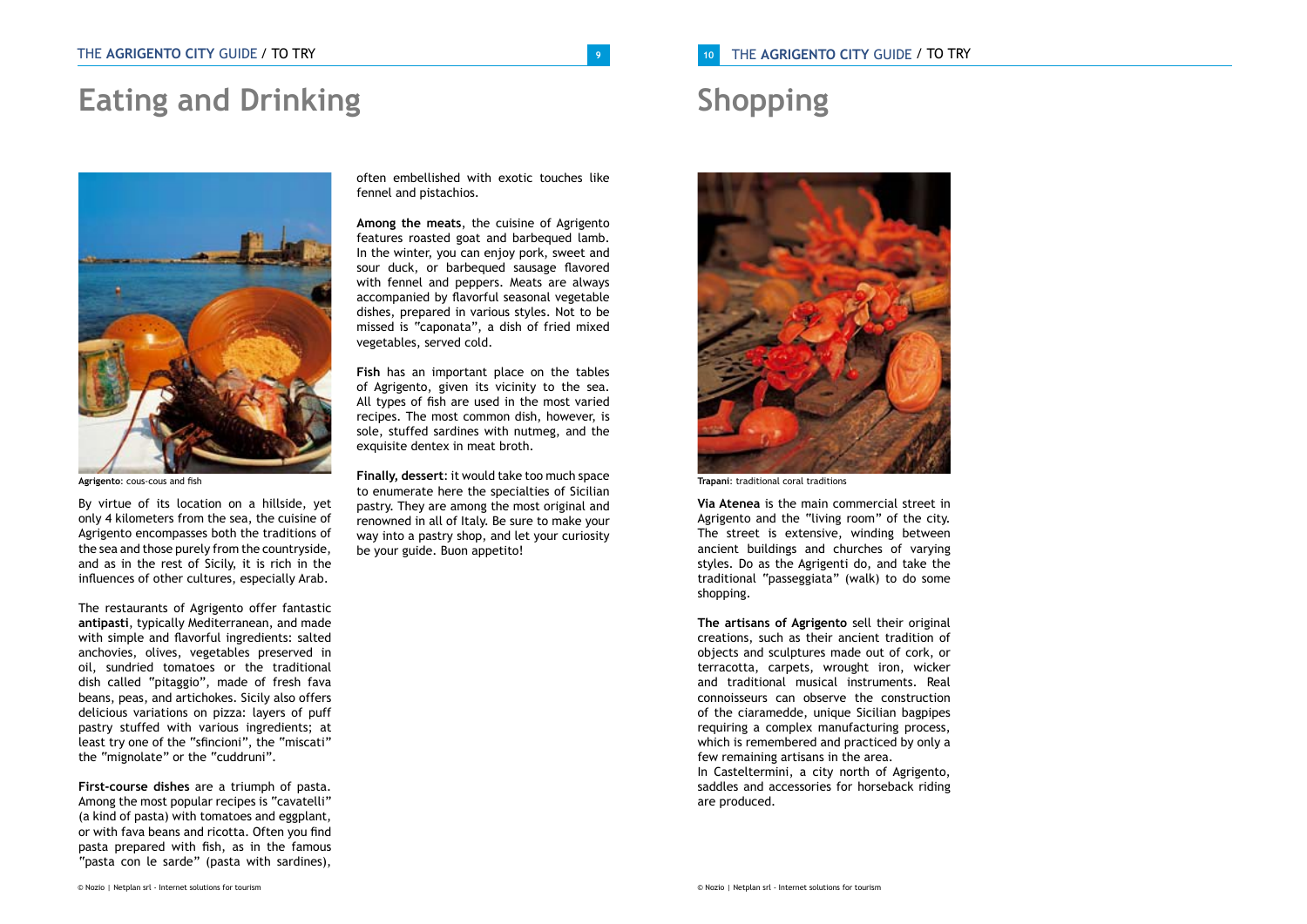# **Hotels and lodgings**



**Selinunte**: archeological park Temple E

Agrigento has a good selection of lodgings, particularly 3 and 4 star hotels. According to your needs and your budget, you can choose your lodging from amongst any number of hotels, agritourist lodgings, or bed-andbreakfasts.

If you prefer a full service hotel, whether a few steps from the Valley of the Temples or on the beach of San Leone, Nozio can help you find a hotel in Agrigento. If you need a more economical solution, but still desire all the urban comforts, why not opt for a bed-and-breakfast in Agrigento? If you're more interested in contact with nature, try the many different farmhouse lodgings, or agriturismi, available in Agrigento, immersed in the rough and wild beauty of the Mediterranean countryside.

# / **12** THE AGRIGENTO CITY GUIDE / TO EXPERIENCE

# **Events**



**Agrigento**: Almond Blossom Festival

**The Almond Blossom Festival**, in February This event takes place during the first half of February, in the breathtaking Valley of the Temples in Agrigento. The celebrations include costumed parades, shows, and concerts. For many years, The Almond Festival has been supported by the International Folklore Festival (or Ethnic Almond Festival), a competition between folklore groups divided into three categories: dance, traditional costumes, and music. Through the years, the festival has attained international renown, bringing together folklore groups from around the world who come to Agrigento to promote and preserve their own popular traditions.

### **The Carnival of Sciacca**, in February

The Carnival of Sciacca is one of the most famous in Sicily and Italy for the sumptuousness of its allegorical wagons.

The main event of the Carnival is the parade of allegorical wagons, which takes place every day from Saturday to Tuesday. The most unique part of the Carnival is the wagon of "Peppe Nappa", the King of the Carnival of

Sciacca. From his wagon comes the traditional distribution of candies, wine, and sausage to the crowd, prepared in the back end of the wagon. The evening of Fat Tuesday, the end of the event, the pyre of Peppe Nappa is started: everyone gathers around the King, throwing thousands of carnival hammers on the flaming puppet.

### **The Festival of San Calogero**, in July

San Calogero, the "Black Saint", is certainly the most loved by the Agrigenti. The festivities last for 8 days, from the first to the second Sunday in July.

It is difficult to describe this festival in the usual terms it unites mysticism, ancient traditions and profound Christian faith, radiating an energy that is difficult to describe. The festival culminates with the procession of sacred figures of the Saint, accompanied by the sounds of the tambourine, recalling the ancient Arab presence on the island. One characteristic of the festival is the preparation of typical bread loafs, with sesame seeds and fennel, which are thrown before the saint's cart in the procession, as dictated by tradition.

# **Blues & Wine Soul Festival**, in July

The Blues & Wine Soul Festival is a big wine and music event, three phenomenal days dedicated to the biggest stars from abroad, in the heart of the Valley of the Temples archeological park.

The event joins together the best blues, soul, and gospel with the tasting of Sicilian wines. While the Hammonds and guitars of some of the biggest international blues & soul artists vibrate onstage, the best vintners of Sicily and of Italy present their own products, and professional sommeliers guide the public in wine tastings.

By day, educational visits are organized in the wineries, as well as conferences on safeguarding the environment and viticulture.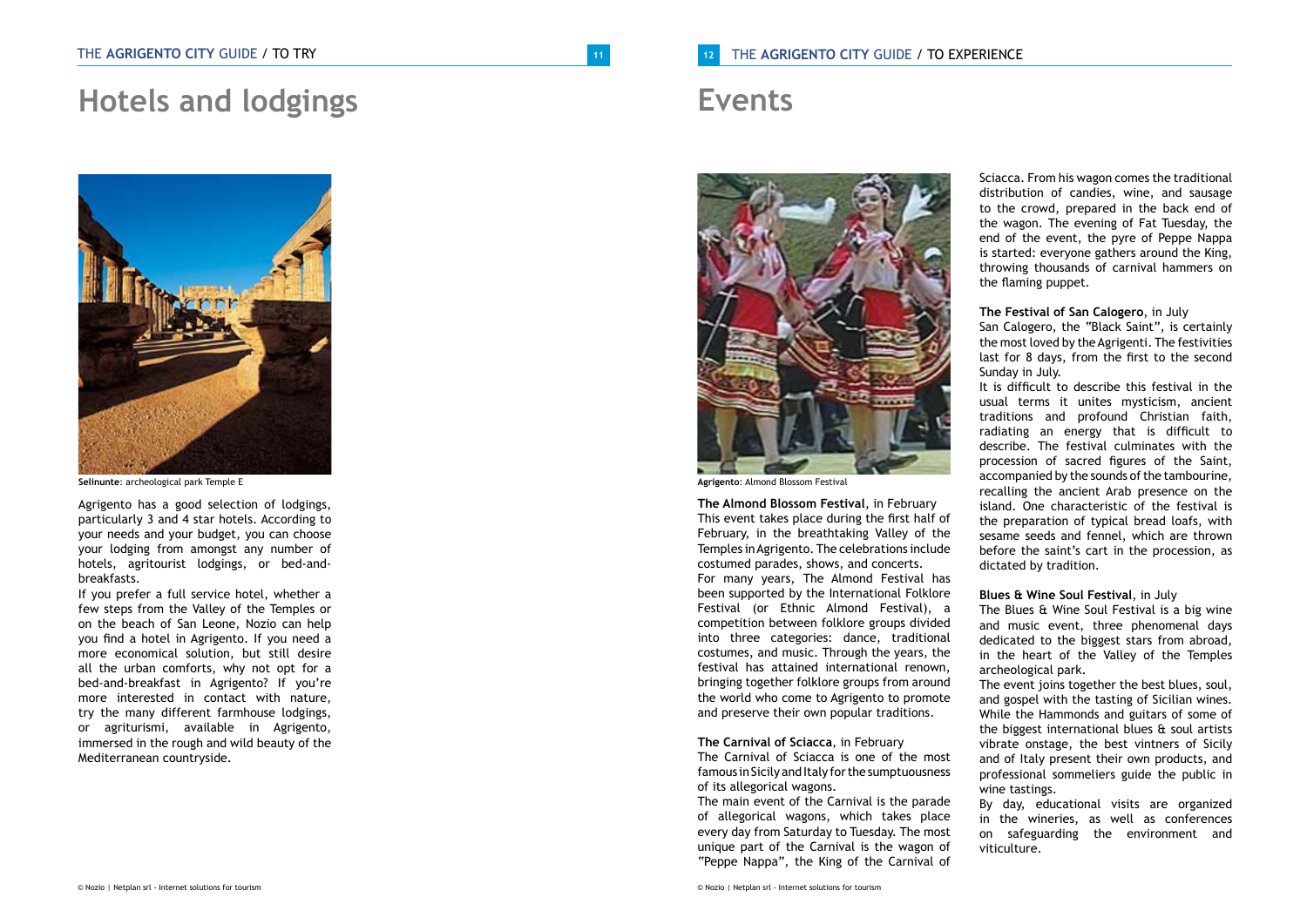# **Sciacca and Selinunte**



**Eraclea Minoa Coast**

This itinerary carries you to the discovery of the coast between Agrigento and Selinunte, touching the historical city of Sciacca to arrive at the final destination: the archeological marvels of Selinunte.

**The coast between Agrigento and Sciacca**

is dotted with gorgeous, yet still-unknown beaches: long, white, sandy beaches encircled by sand dunes and white cliffs. Coming from Agrigento, there are three beaches you should visit:

The Turkish Stairs near Realmente, a white cliff that the wind has shaped like an enormous staircase plunging into the sea. Torre Salsa: between Siculiana Marina and Eraclea Minoa extends the World Wildlife Federation reserve of Torre Salsa, where chalk cliffs alternate with long, golden beaches. Beach access points are varied and can be found in Montallegro.

Eracelea Minoa: a white, sandy shore of 5 km, circled by a dune and protected by a compact forest. In the coastal waters of the

beach lie the ruins of the Greek-Roman city of Eraclea.

# **Sciacca**

This Agrigentan town is famous for its carnival, its hot spring and its baroque and medieval architectural beauty, but it preserves a littleknown jewel: the Arab quarter.

Sciacca has very ancient origins, even the Greeks exploited the therapeutic properties of its natural "ovens". Greeks, Romans, Arabs, Normans, and Spaniards left a piece of their culture that we still find today in the artistic heritage of the city and in its popular traditions. In 1831, Sciacca was the protagonist in an extraordinary geological event: a volcanic island emerged from the sea in front of the city, and it sunk after only six months: the Ferdinandea Island

The city is an intricate labryinth of alleyways, into which open up piazzas that hold beautiful churches and buildings. Sights you should see:

The Cathedral (Duomo), of Norman origins (1108), was expanded in 1656 on the plans of Michele Blasco. The incomplete baroque façade is missing one of two belltowers; on the sides there are statues of Antonio and Gian Domenico Gagini from the 16th century. On the inside are three naves, holding many works of art, among which are various sculptures dated from the 16th century. The Church of Collegio, which is rich inside with paintings, among those the Adoration of the Magi by Giovanni Portalone, and a Saint John the Baptist attributed to Domenichino. The Church of Santa Margherita, renovated in the 1500's, is interesting for its Renaissance Gothic portal and, inside, the stucco polychromes and frescoes.

The Steripinto is a singular building from the 1500s, in the Sicilian-Catalonian style. the facade is notable for its tiny conches pointed with diamonds and battlements with a mask

**Pirandello Week**, in December International convention of Pirandello studies. An event articulated by themes ranging from literature to cinema to theatre, and with a unique structure employing schools from 30

provinces. Students assemble in Agrigento for the conference, with time to make visits to the places Pirandello lived, worked, and visited. This event is organized by the National Center for the Study of Pirandello.

The Center was founded in 1967 with the aim of promoting international encounters between critics and students, and the collection of all testimonials to the work of Luigi Pirandello.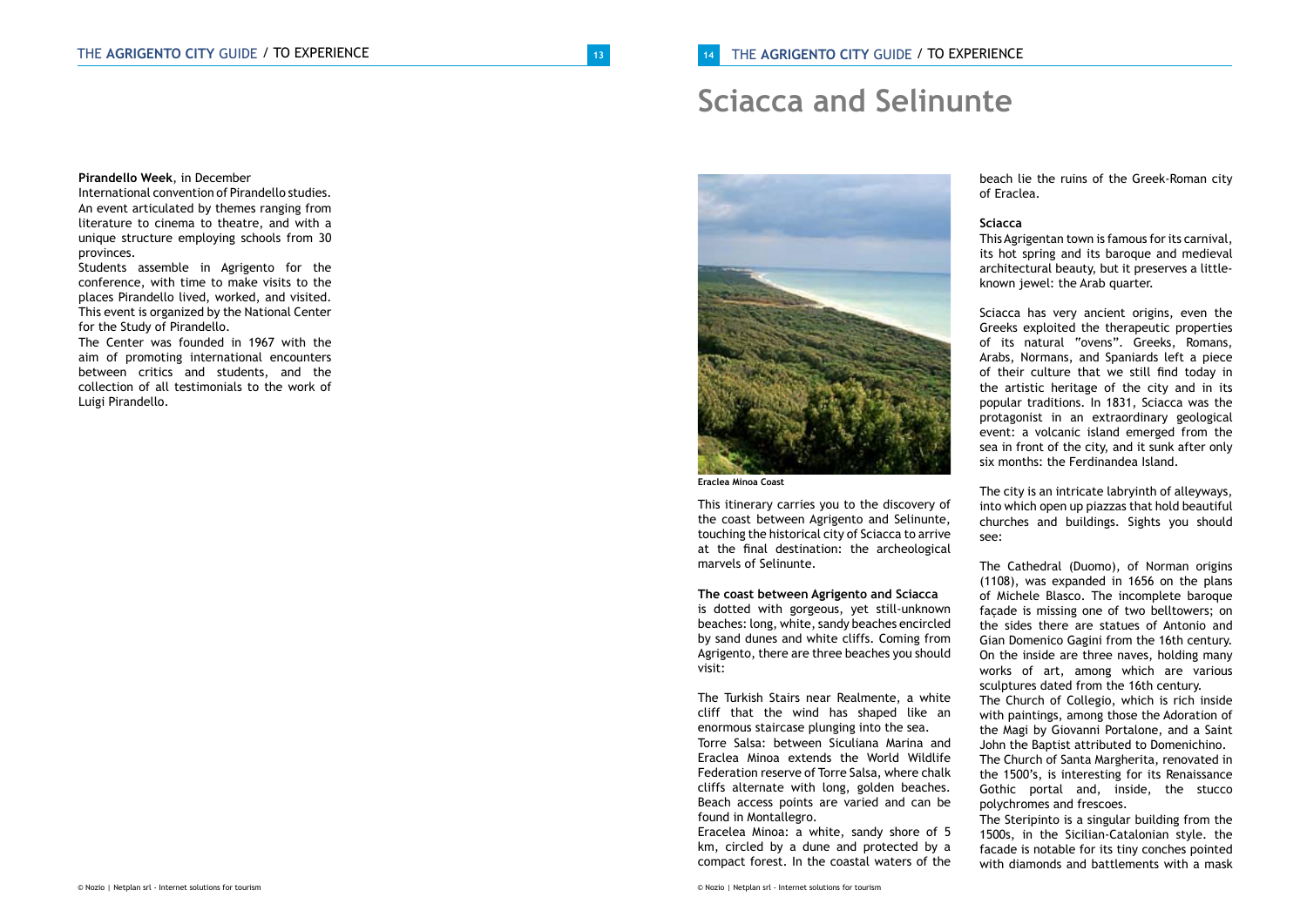# **Trapani, Erice and Marsala**

in the center, a Renaissance portal, and elegant double lancet window.

The arts and crafts of Sciacca express the best of majolica, traditional Sicilian painted earthenware. The ceramics here follow an ancient tradition dating from medieval times. The glasswork of Sciacca adorns almost all the noble buildings of Agrigento from the 14th to the 18th century.

## **Selinunte**

In the center of the biggest archeological park in the Mediterranean, Selinute greets visitors with its ruins of colossal Greek temples. It was founded in 650 B.C. or in 627 B.C., on a sea promontory between two rivers, whose estuary was then navigable. Selinunte was a thriving and prosperous city, but in 409 B.C. was conquered and destroyed by the Carthaginians. Those same Carthaginians destroyed it later on during the first Punic war, to prevent it from falling into the hands of the Romans.

The archeological area opens with the eastern hills, where the remains of three large Doric temples lie: Temple G, dedicated to Zeus, today is completely in ruins. It was one of the largest temples in antiquity: it measured 113 by 54 meters, with columns standing 16 meters high. Temple F, dedicated to Athena, is the smallest of the temples. Dating from the end of the 6th century B.C., today it is completely destroyed. Temple E, dedicated to Hera, is the most striking, thanks to the reconstruction undertaken by archeologists in the 1950s. Beyond the eastern hill extends the area of the Acropolis, on which was discovered the remains of 5 Doric temples. Around the Acropolis were discovered fortifications made of squared blocks (from the 5th and 6th centuries). To the north and to the west of the Acropolis lie two great necropolises, still in excavation, containing dozens of excavated tombs of volcanic rock and sarcophagi of terracotta. The excavations of the archeological area

still continue; the many findings discovered at Selinunte are preserved in the Archeological Museum of Palermo and the Civic Museum of Castelvetrano. Archeological Park Information: Telephone: +39 0924 46251



**Trapani**: panorama with Egadi Islands

This itinerary carries you along the ancient Salt Route, next to the extreme west corner of Sicily, where a fine historical heritage and absolutely unique natural features await the tourist. Come with us to discover why...

**Lodging**: According to your needs and your budget, you can choose your lodgings from among any number of options, including hotels of every kind, or comfortable bed-andbreakfasts at Trapani, Erice, or Marsala. If you're looking for a unique experience, opt for one of the many agritourism lodgings, or charming and hospitable residence hotels in a real "baglio", or ancient Sicilian farm, immersed in the country or looking out over the sea.

### **Marsala**

Marsala is a gorgeous city of art, rich in Punic, Roman, Norman, Arab, and Spanish heritage. It was founded by the Carthaginians at the beginning of the 4th century B.C. under the name of Lilibeo, but during medieval times, it was conquered by the Arabs, who called

it Mars-el-Allah (port of God). The Normans conquered Marsala in 1072, erecting a castle and constructing churches and convents. The name of the city is connected to the famous wine that has been produced here since the end of the 8th century. An enterprising Englishman, John Woodhouse, established the first wine factory that produced marsala, which went on to have such a large part in the economic fortunes of the city.

**The Cathedral** (Duomo), constructed by the Normans and largely remodeled in the succeeding centuries. The building face dominates the piazza in Doric style, with 18th century elements like the portal and the displays on the windows.

Behind the Duomo, don't miss the **Tapestry Museum**, with 8 beautiful Flemish tapestries from the 16th century, representing scenes from the war of Tito against the Judeans.

On the seafront lies the **Regional Archaeological Museum**, where visitors can admire Punic findings from the Isle of Mozia and from the necropolises of Lilibeo. In one large room the remains of a Punic nave are preserved, a unique example of this type of nave which was discovered in the Stagnone lagoon.

Continuing along the seafront, down to the easternmost point of the city, we come upon an **archeological park** containing remains of a Roman city from the 3rd or 4th century B.C.: remains of dwellings, a bathhouse and some lovely polychromatic mosaics.

Another important attraction of Marsala are **the historical Florio wine cellars**, two centuries old (Lungomare Florio, 1 Marsala +39 0923 781111), where you can observe the production processes of this lovely aromatic wine.

### **The saltworks**

The coast from Marsala to Trapani is characterized by one of the landscapes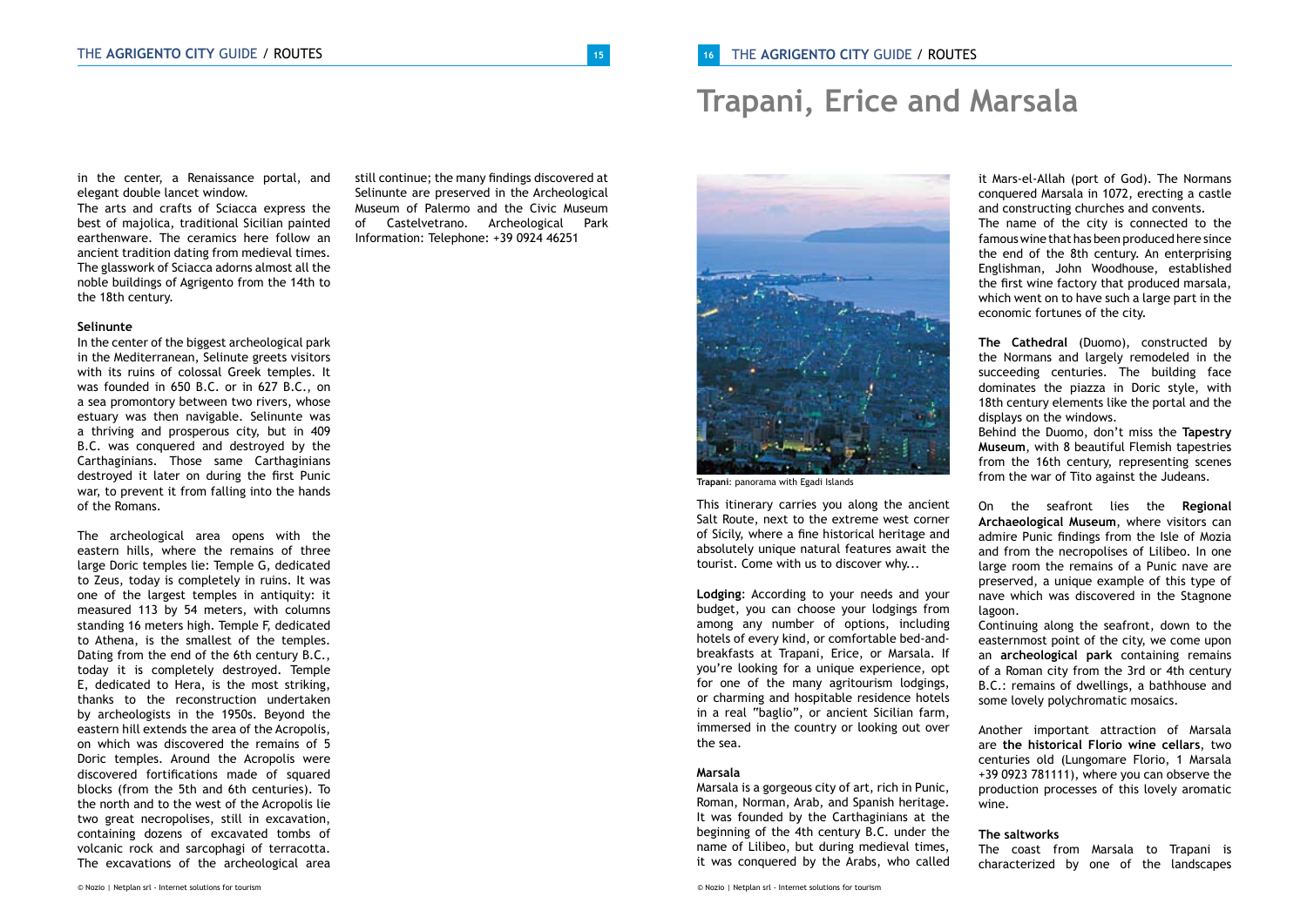most peculiar to Sicily: the saltworks. Large mirrors of saltwater form an irregular and multicolored chessboard, where for centuries the precious substance has been produced. In some areas you can see a windmill, which at one time served to pump water and grind the salt.

Among the most beautiful of these are the Saltworks of Trapani and Paceco, which are protected by the World Wildlife Federation for their role as home to around 170 different bird species, including flamingos, storks, cranes, and herons.

The saltworks visitor center can be found at Nubia, just below Trapani on the coastal road SP 21. In a 300-year old salt house, the Museum of Salt was instituted, illustrating the phases of salt production and some of the equipment utilized for its extraction and collection. By night, nature offers most beautiful sunsets in Sicily, with colors that shift from red to orange to pink, encircling the ancient mills and the silhouettes of the Egadi Islands.

### **Trapani**

Trapani, of winding design and baroque architecture in bright stone, extends out into the sea in its characteristic shape of a scythe, with the majestic Tower of Ligny rising from its extreme point. Under Arab dominion, Trapani was a flowering center for the production of salt, tuna, and coral. In the 16th century, Trapanese coral artisans made the city famous throughout the Old World. A gorgeous collection of works in coral is preserved in the Pepoli Museum.

**Corso Vittorio Emanuele**, the main street of the old city, is flanked by baroque churches and buildings:

The Jesuit Church of Collegio, from the 17th century, has a wonderful baroque facade of great relief moldings. Inside there are three naves, with some notable 18th-century altars

of mixed marble and, in the main altar, a bas-relief by Marabiti, representing Maria Immacolata.

The Cathedral, constructed in the 17th century, guards within it some funerary monuments and a crucifix, which some attribute to Anthony Van Dyck.

In the ancient **Jewish quarter**, along Via Giudecca, it is worth the trouble to stop in front of the Giudecca Palazzo, from the 16th century, constructed in the Spanish plateresque style.

**The Sanctuary of Annunziata** is an original church from the 15th century, with rose window and portal from the 1400s, the belltower from 1650. Inside it contains beautiful chapels, rich in masterpieces. The most celebrated and lovely chapel is the **Chapel of the Madonna**. On the main altar there is a statue of the Virgin: the Madonna of Trapani, by Nino Pisano, extremely venerated by the Trapanese. It is a true and inimitable masterpiece of sculpture.

The former convent of the Annunciation hosts the **Pepoli National Museum** which, for the richness and variety of its collections, is considered one of the most important museums in Sicily, and worth a visit just for its striking ambiance. The first floor hosts **the picture gallery**, which collects many precious paintings, including a Pietà masterpiece by Roberto Oderisio from 1380. Don't miss the artistic creations in coral (necklaces, sacred furnishings and nativity figurines), which bear witness to the artistic quality achieved by the artisans of Trapani.

**The procession of the Mysteries**: of exceptional power is the procession of the Saint Friday, when the Mysteries, ancient wooden statues that represent scenes from the Passion of Christ, are carried on the shoulders in an imposing procession that covers, for 24 consecutive hours, the streets of the historical center, while from the balconies, onlookers throw down flower petals.

## **Erice**

It is the best-known city of this edge of Sicily, and with good reason. Located in a panoramic position 750 feet above sea level, Erice preserves whole all the fascination of an ancient medieval village, with little piazzas, winding streets, gorgeous flowering courtyards and more than 60 small churches. The view from here can span over all of eastern Sicily, over Trapani, Marsala, and the Egadi Islands.

Erice was founded in the 7th century b.C. by the Elymians, who erected the temple dedicated to the worship of their fertility goddess. Afterward, the Greek worshipped Aphrodite and Roman Venus. On the ruins of the Temple stands today the Castle of Venus, from the Norman times.

The historical center is surrounded by **Cyclopian walls** of Punic origin (6th century b.C.). The Normans opened up three ports (Trapani, Carmine, and Spada). Entering through the port of Trapani, one comes upon the Duomo (cathedral), erected in the 14th century in Gothic style. The isolated belltower served also as a lookout tower for defense of the city. The inside was rebuilt in the 19th century in Neogothic style.

Southeast of the inhabited areas, above an elusive rock from where the Temple of Venus arises, the Normans erected the grandiose **Castle of Venus**, an impregnable fortress in defense of the city, sometime between the 12th and 14th centuries. Some towers and walls still remain from this castle. To the left of the Norman castle rises the **Castle of Balio** (the governor), constructed by Count Pepoli in the 1800's and the medieval Norman towers, restored by the Count during the same period.

Every summer Erice hosts the famous **Week of Medieval and Renaissance** Music, which attracts internationally famous artists and a great many fans.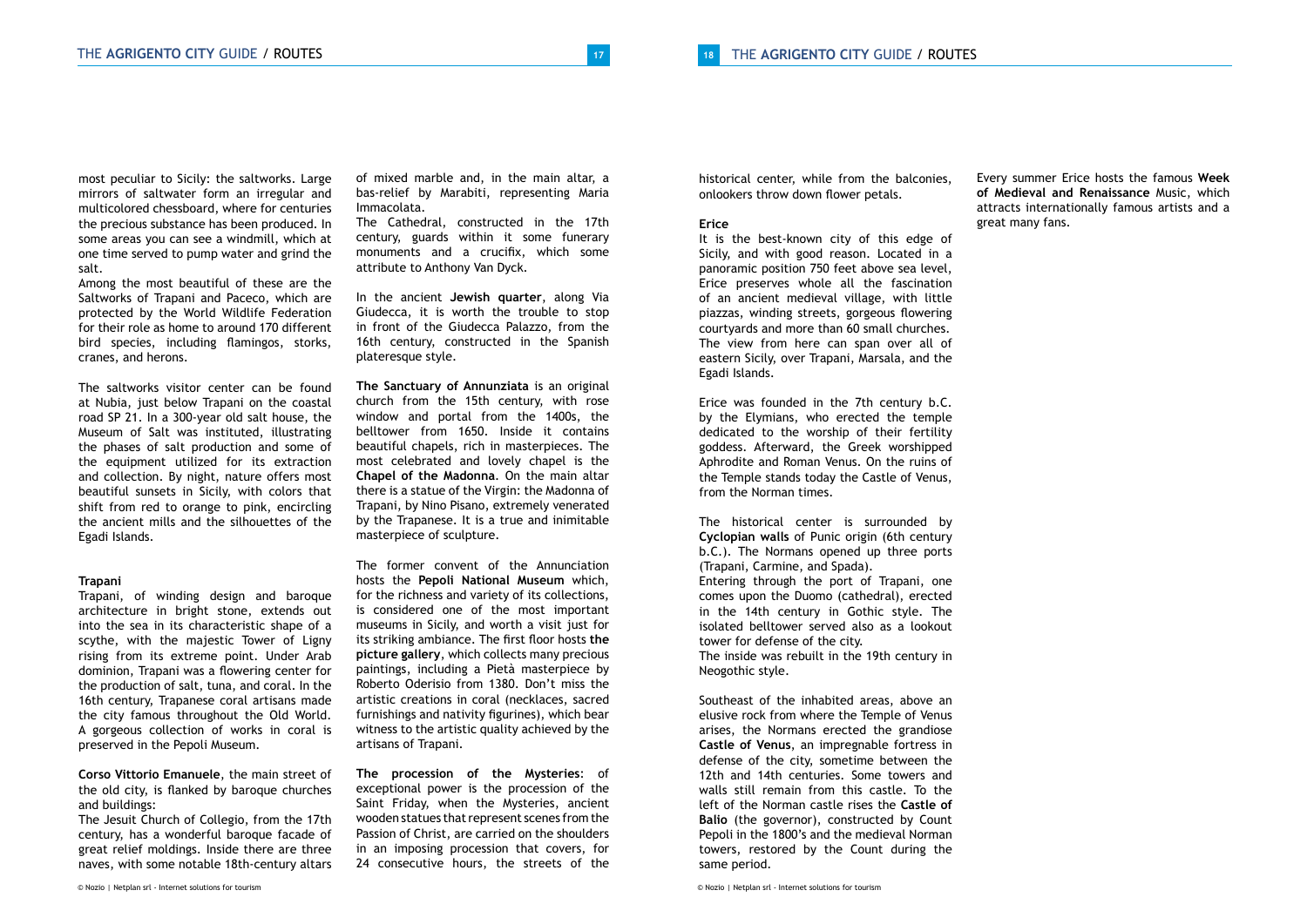# **The Egadi islands**



**Egadi Islands**: Favignana, traditional tuna fishing

The Egadi are three distant islands, a few thousand meters from the coast of Trapani. You can arrive there in a few minutes thanks to the many connections from the port of Trapani, yet just visiting the Egadi, one feels far away from everything, immersed in a pristine environment of rare beauty. These islands are a little outside of time, where the tourist can abandon themselves happily to the rhythm of life so different from their own.

**How to get there**: transportation from Trapani to the Egadi Islands is by boat, hydrofoil, and ferry, operated by Tirrenia(Call Center 892 123 from cell phones, or from abroad +39.081.8449297) and Ustica Lines (information and reservations at 0923 873813).

**Where to stay:** The Egadi islands offer different arrangements depending on your needs and your budget. There is a moderate choice of hotels and tourist villages, with various degrees of comfort, services and prices. For those who want to abandon

themselves to the enchantment of the island for a longer period, we advise you to rent a vacation house or apartment, ideal for a relaxing family vacation. With a smaller budget, one can opt for an bed-and-breakfast, or a guesthouse in the Egadis, while campers will find some quality campgrounds at Favignana.

### **Favignana**

with its typical butterfly shape, is the biggest island of the Egadis. Arriving by boat, one is immediately greeted with the elegance of the Palazzo Florio. The Florio was constructed in 1874 when the old **tonnare** (the extensive buildings used for tuna working) were acquired, and which still today dominate the port of Favignana. Until the 1800's, the tuna industry of Favigana was created around Palazzo Florio, one of the biggest industrial food complexes in the world, at the vanguard of conservation activity and packing of tuna. Today the tonnare are in disuse, but they will soon be converted into a museum and cultural center.

The historical center gravitates around the **Piazza Madrice**, which contains a baroque church, shops, bars, and gelato shops. It is always crowded, especially in the summer. It is possible to lose one's self in the streets of the 17th century center, among the simple houses, which hide gardens that diffuse the scents of flowers and aromatic herbs into the air.

Leaving the town, there appears an island in all its rough beauty. The Mediterranean brush covers vast expanses: thistles, prickly pears and agave make this landscape extraordinarily fascinating.

The coast is scattered with cliffs and coves: **Cala Rossa** is really the best-known: viewing it from above its fortresses gives an indescribable feeling. Abandoning one's self to the care of the sun and the sea, and to the beautiful **Cala Azzurra**, **Cala Stornello**, and **Cala Rotonda** surely will one's expectations will not go unfulfilled. A boat trip allows you

to discover the grottoes that open up to the sea and the less-accessible solitary beaches.

# **The old tuff stone quarries**

concentrated in the northeast of Favignana, are another attraction not to be missed. In ancient times this volcanic rock was the principal resource for the inhabitants of the island: the blocks of tuff, extracted using long hand saws, were taken across the sea on board sailing ships for export to all of Sicily and North Africa. Today these quarries, which make this landscape unique, are becoming large vegetable gardens and underground flower gardens, where capers and other aromatic Mediterranean plants grow.

# **Levanzo**

To the north of Favignana emerges the island of Levanzo, the smallest of the Egadi islands. The island has high and steep coasts which are intact and beautiful, a truly pristine paradise for those who love a more quiet kind of tourism. Life goes at a slow pace, completely removed from the world of home. Levanzo is an island to explore by foot, along the paths that rise toward the mountain and along the coasts.

There is a unique little town on the island, overlooking it like a terrace over the little port, where islanders and tourists live elbow to elbow.

A boat ride will allow you to discover the north coast, rising straight from the ocean, and to explore coves accessible only by sea. Those who love history cannot miss the Grotto of the Genovese: it is a large cavern with prehistoric paintings and graffiti inside, with scenes of hunting and fishing from more than 10 million years ago.

## **Marettimo**

is the furthest away and the most wild of the three Egadis, an island that is extremely dominated by the bulk of Monte Falcone.

If you're looking for urban comforts and nightlife, this is not the place: there are only a few such facilities on the island. Marettimo is instead ideal for lovers of trekking and swimming. The rich depths are justly protected in the Egadi Marine Nature Reserve.

**An island boat trip** (ask the local fishermen) is intensely exciting. The eastern coast offers more complex scenery: very high fortresses rising up from the turquoise sea, where marine grottos open up to create fantastic plays of light. Some are so vast that they allow access to two or three boats at a time.

History has also left its traces on Marettimo: a mule track that rises from the port city to the rest of the Roman houses, while on the point of Troia, inaccessible as an eagle's nest, overhangs a castle to the left, which was made into a prison by the Bourbons.